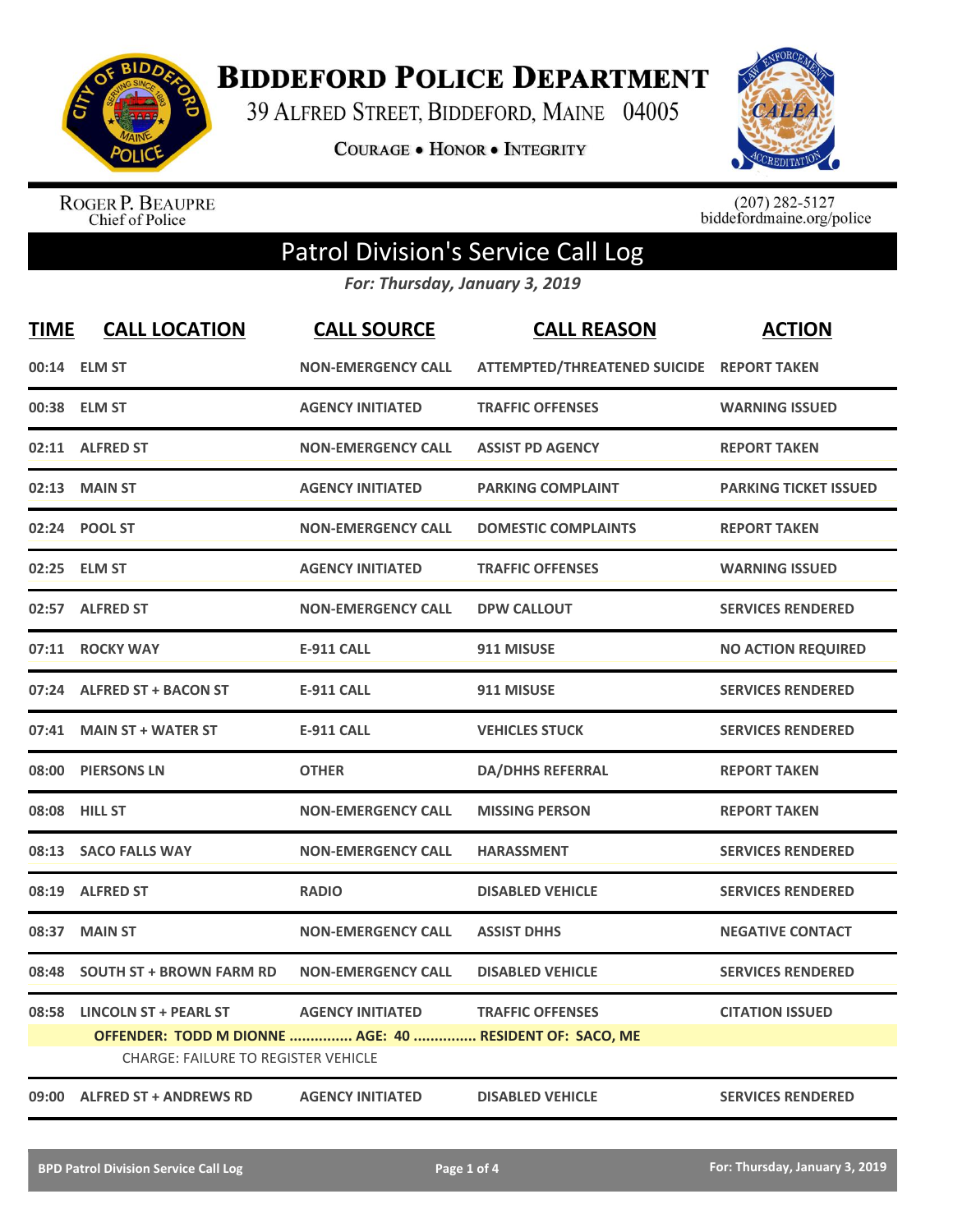| <b>TIME</b> | <b>CALL LOCATION</b>        | <b>CALL SOURCE</b>                                                      | <b>CALL REASON</b>                                                                 | <b>ACTION</b>            |
|-------------|-----------------------------|-------------------------------------------------------------------------|------------------------------------------------------------------------------------|--------------------------|
|             | 09:45 WATER ST + CLEAVES ST | <b>RADIO</b>                                                            | <b>SUSPICION</b>                                                                   | <b>SERVICES RENDERED</b> |
|             | 09:55 KING ST               | <b>E-911 CALL</b>                                                       | <b>ANIMAL COMPLAINT</b>                                                            | <b>GONE ON ARRIVAL</b>   |
|             | 09:59 SOUTH ST              | <b>AGENCY INITIATED</b>                                                 | <b>PAPERWORK</b>                                                                   | <b>SERVICES RENDERED</b> |
|             | 10:32 ELM ST                | <b>AGENCY INITIATED</b>                                                 | <b>ANIMAL COMPLAINT</b>                                                            | <b>REPORT TAKEN</b>      |
|             | 10:36 ALFRED ST             | <b>NON-EMERGENCY CALL</b><br>CHARGE: ENDANGERING THE WELFARE OF A CHILD | <b>PAPERWORK</b><br>OFFENDER: DANIELLY M BOBEA  AGE: 26  RESIDENT OF: PORTLAND, ME | <b>SERVICES RENDERED</b> |
|             | 10:50 WEST ST               | <b>AGENCY INITIATED</b>                                                 | <b>TRAFFIC OFFENSES</b>                                                            | <b>WARNING ISSUED</b>    |
|             | 10:57 WEST ST               | <b>AGENCY INITIATED</b>                                                 | <b>TRAFFIC OFFENSES</b>                                                            | <b>WARNING ISSUED</b>    |
|             | 11:01 ELM ST + RATHIER ST   | <b>AGENCY INITIATED</b>                                                 | <b>TRAFFIC OFFENSES</b>                                                            | <b>VSAC ISSUED</b>       |
|             | 11:12 COUNTRY DR            | <b>WALK-IN AT STATION</b>                                               | <b>SUSPICION</b>                                                                   | <b>SERVICES RENDERED</b> |
|             | 11:18 POOL ST               | <b>AGENCY INITIATED</b>                                                 | <b>TRAFFIC OFFENSES</b>                                                            | <b>WARNING ISSUED</b>    |
|             | 11:23 ALFRED ST             | <b>WALK-IN AT STATION</b>                                               | <b>ALL OTHER</b>                                                                   | <b>SERVICES RENDERED</b> |
|             | 11:27 WASHINGTON ST         | <b>WALK-IN AT STATION</b>                                               | <b>ESCORTS / RELAYS</b>                                                            | <b>SERVICES RENDERED</b> |
|             | 11:53 WEST ST               | <b>E-911 CALL</b>                                                       | 911 MISUSE                                                                         | <b>WARNING ISSUED</b>    |
|             | 12:21 SOUTH ST              | <b>WALK-IN AT STATION</b>                                               | <b>PAPERWORK</b>                                                                   | <b>SERVICES RENDERED</b> |
|             | 12:28 SULLIVAN ST           | <b>NON-EMERGENCY CALL</b>                                               | <b>DOMESTIC COMPLAINTS</b>                                                         | <b>SERVICES RENDERED</b> |
|             | 12:30 FRANKLIN ST           | <b>AGENCY INITIATED</b>                                                 | <b>PARKING COMPLAINT</b>                                                           | <b>SERVICES RENDERED</b> |
|             | 12:39 ALFRED ST             | <b>WALK-IN AT STATION</b>                                               | <b>COURT ORDERED CHECK IN</b>                                                      | <b>SERVICES RENDERED</b> |
|             | 12:43 ALFRED ST             | <b>NON-EMERGENCY CALL</b>                                               | <b>SUSPICION</b>                                                                   | <b>SERVICES RENDERED</b> |
|             | 12:46 HILL ST               | <b>AGENCY INITIATED</b>                                                 | <b>ALL OTHER</b>                                                                   | <b>SERVICES RENDERED</b> |
|             | 12:48 FOREST ST             | E-911 CALL                                                              | 911 MISUSE                                                                         | <b>WARNING ISSUED</b>    |
|             | 12:55 GUINEA RD             | <b>AGENCY INITIATED</b>                                                 | <b>TRAFFIC OFFENSES</b>                                                            | <b>WARNING ISSUED</b>    |
|             | 13:00 JESSIE LN             | <b>AGENCY INITIATED</b>                                                 | <b>ANIMAL COMPLAINT</b>                                                            | <b>NEGATIVE CONTACT</b>  |
|             | 13:03 ELM ST                | <b>NON-EMERGENCY CALL</b>                                               | <b>THEFT</b>                                                                       | <b>REPORT TAKEN</b>      |
|             | 13:11 WEST ST               | <b>AGENCY INITIATED</b>                                                 | <b>TRAFFIC OFFENSES</b>                                                            | <b>WARNING ISSUED</b>    |
|             | 13:16 ANDREWS RD            | E-911 CALL                                                              | 911 MISUSE                                                                         | <b>SERVICES RENDERED</b> |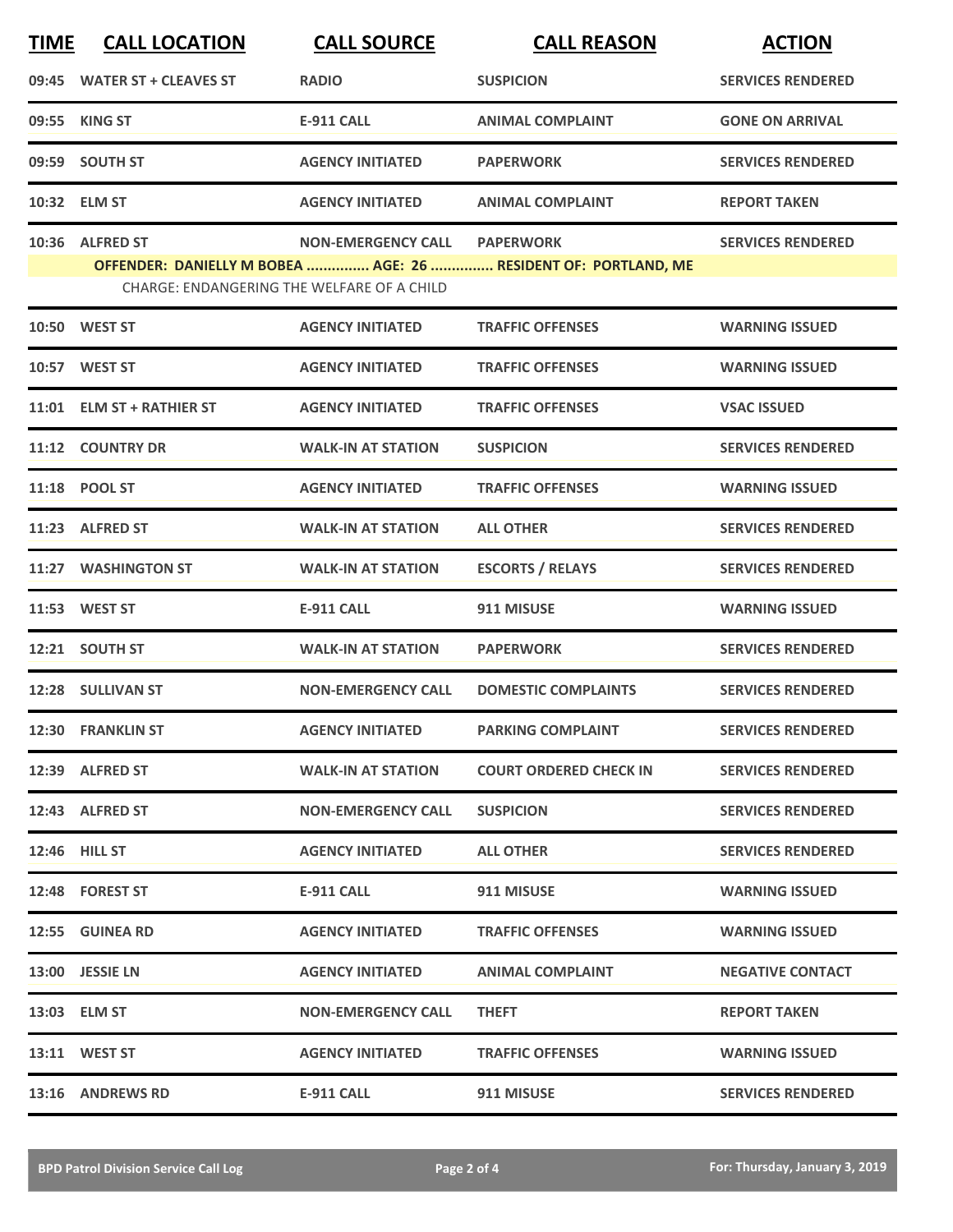| <b>TIME</b> | <b>CALL LOCATION</b>                                | <b>CALL SOURCE</b>        | <b>CALL REASON</b>               | <b>ACTION</b>                |
|-------------|-----------------------------------------------------|---------------------------|----------------------------------|------------------------------|
|             | 13:24 WEST ST                                       | <b>AGENCY INITIATED</b>   | <b>TRAFFIC OFFENSES</b>          | <b>WARNING ISSUED</b>        |
|             | 13:37 GRAHAM ST                                     | <b>NON-EMERGENCY CALL</b> | <b>CRIM THREAT / TERRORIZING</b> | <b>SERVICES RENDERED</b>     |
|             | 13:45 ELM ST                                        | <b>AGENCY INITIATED</b>   | <b>TRAFFIC OFFENSES</b>          | <b>VSAC ISSUED</b>           |
|             | 13:45 SOUTH ST                                      | <b>AGENCY INITIATED</b>   | <b>PAPERWORK</b>                 | <b>PAPERWORK SERVED</b>      |
|             | 14:05 GRAYSON ST + ELM ST                           | <b>AGENCY INITIATED</b>   | <b>TRAFFIC OFFENSES</b>          | <b>WARNING ISSUED</b>        |
|             | 14:06 STATE ST                                      | <b>E-911 CALL</b>         | <b>SUSPICION</b>                 | <b>CIVIL COMPLAINT</b>       |
|             | 14:12 LAVOIE AVE                                    | <b>NON-EMERGENCY CALL</b> | <b>ARTICLES LOST/FOUND</b>       | <b>NO ACTION REQUIRED</b>    |
|             | 14:21 PROSPECT ST                                   | <b>AGENCY INITIATED</b>   | <b>TRAFFIC OFFENSES</b>          | <b>WARNING ISSUED</b>        |
|             | 15:11 MAPLEWOOD AVE                                 | <b>OTHER</b>              | <b>ARTICLES LOST/FOUND</b>       | <b>SERVICES RENDERED</b>     |
|             | 15:18 GRAHAM ST                                     | <b>NON-EMERGENCY CALL</b> | <b>ASSIST PD AGENCY</b>          | <b>REFERRED OTHER AGENCY</b> |
|             | 15:38 JESSIE LN                                     | <b>AGENCY INITIATED</b>   | <b>ANIMAL COMPLAINT</b>          | <b>SERVICES RENDERED</b>     |
|             | 15:54 SOUTH ST                                      | <b>NON-EMERGENCY CALL</b> | <b>DISTURBANCE / NOISE</b>       | <b>FIELD INTERVIEW</b>       |
|             | 16:02 ALFRED ST                                     | <b>WALK-IN AT STATION</b> | <b>COURT ORDERED CHECK IN</b>    | <b>NO VIOLATION</b>          |
|             | 16:04 MAIN ST                                       | <b>NON-EMERGENCY CALL</b> | <b>ARTICLES LOST/FOUND</b>       | <b>REPORT TAKEN</b>          |
| 16:13       | <b>CLEAVES ST</b>                                   | <b>E-911 CALL</b>         | 911 MISUSE                       | <b>WARNING ISSUED</b>        |
|             | 16:15 SOUTH ST                                      | <b>NON-EMERGENCY CALL</b> | <b>ASSIST PD AGENCY</b>          | <b>SERVICES RENDERED</b>     |
|             | 16:19 POOL ST + DECARY RD                           | <b>AGENCY INITIATED</b>   | <b>TRAFFIC OFFENSES</b>          | <b>WARNING ISSUED</b>        |
|             | 16:59 ELM ST                                        | <b>NON-EMERGENCY CALL</b> | <b>DISTURBANCE / NOISE</b>       | <b>WARNING ISSUED</b>        |
|             | 17:18 FOSS ST                                       | <b>NON-EMERGENCY CALL</b> | <b>PAPERWORK</b>                 | <b>NEGATIVE CONTACT</b>      |
|             | 17:31 ALFRED ST + MEDICAL CENTER D AGENCY INITIATED |                           | <b>TRAFFIC OFFENSES</b>          | <b>WARNING ISSUED</b>        |
|             | 17:36 POOL ST                                       | <b>WALK-IN AT STATION</b> | <b>CIVIL COMPLAINT</b>           | <b>CIVIL COMPLAINT</b>       |
|             | 18:09 ORCHARD ST                                    | <b>NON-EMERGENCY CALL</b> | <b>PARKING COMPLAINT</b>         | <b>UNFOUNDED</b>             |
|             | 18:26 CLEAVES ST                                    | <b>AGENCY INITIATED</b>   | <b>PAPERWORK</b>                 | <b>NEGATIVE CONTACT</b>      |
|             | 18:49 ALFRED ST                                     | <b>NON-EMERGENCY CALL</b> | <b>ALL OTHER</b>                 | <b>SERVICES RENDERED</b>     |
|             | 18:52 ALFRED ST                                     | <b>NON-EMERGENCY CALL</b> | <b>CHECK WELFARE</b>             | <b>SERVICES RENDERED</b>     |
|             | 19:02 OLD HOLLIS RD                                 | <b>AGENCY INITIATED</b>   | <b>PAPERWORK</b>                 | <b>NEGATIVE CONTACT</b>      |